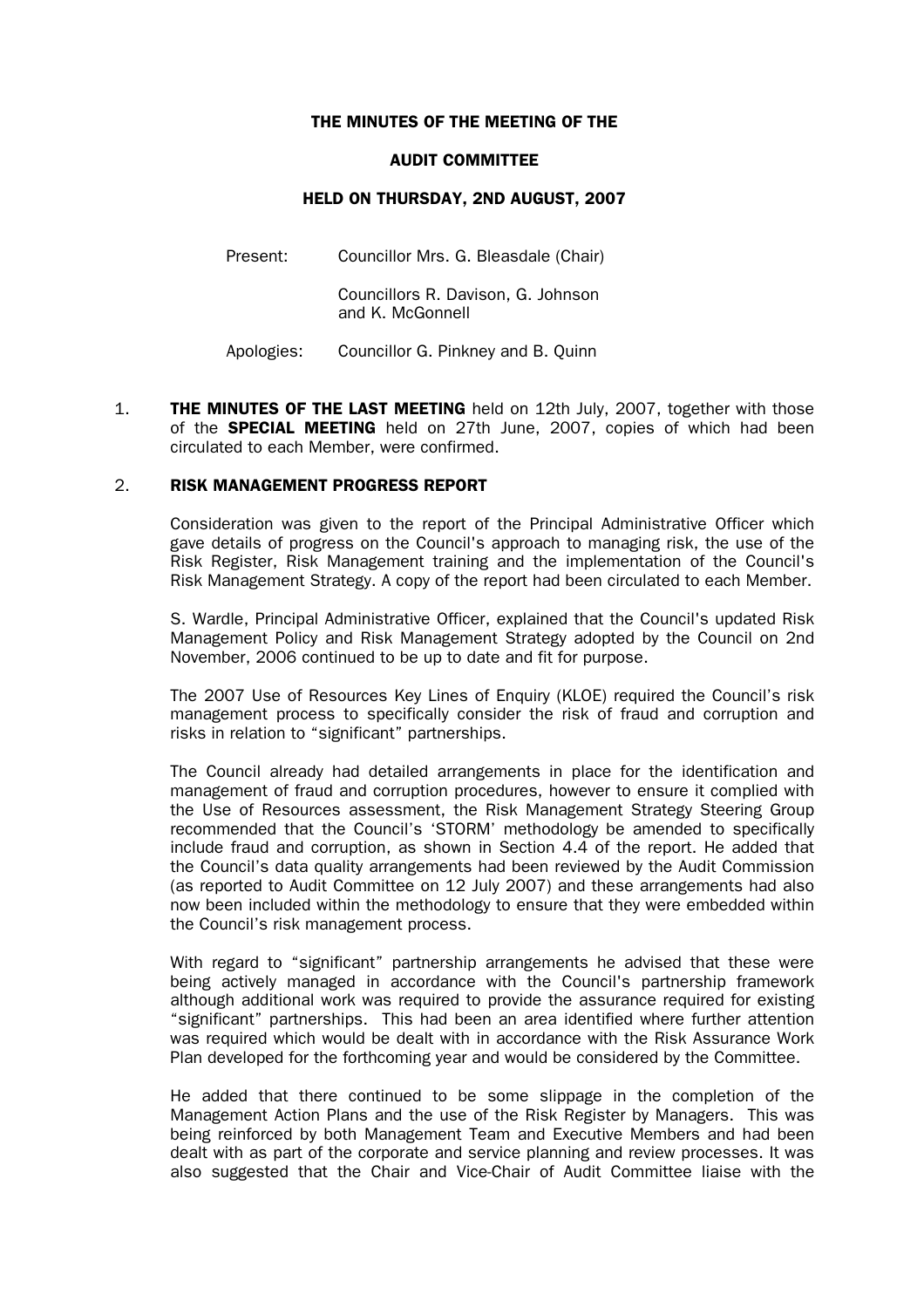### Audit Committee - 2nd August, 2007

Executive Member for Improvement to seek an assurance that adequate arrangements were in place to prevent further slippage by ensuring that the Action Plans were completed and that Managers used the Risk Register.

 Notwithstanding this S Wardle advised that most risks were being effectively managed and risk management was well embedded across the Authority. The deadline for completing all Service Plans was 20th July, 2007 and thereafter would be considered by Management Team to ensure they accorded with the Council's corporate priorities. The Service Risks would be captured as part of this process and a Corporate Risk Review carried out once the Risk Register had been fully updated to take account of Service Plans.

 With regard to training he advised that a comprehensive training programme for all Members and Officers was being developed in-house and a Risk Management training session dedicated to Members of the Audit Committee was also being programmed. Details of the full programme would be included in the next quarterly report.

 A Risk Management Performance Work Plan was being developed which took account of all the work undertaken in the Risk Management Function and also included the relevant Action Plans required to meet the judgement criteria under the Use of Resources KLOE, a copy of which was attached at Appendix 1. He intended to liaise with the Chair and Vice-Chair of Audit Committee to ensure that the Work Plan was relevant, fit for purpose and could be used as a tool by the Audit Committee to measure performance and progress on initiatives and actions within the Risk Management Function.

Following discussion it was **RESOLVED** that the information given, be noted and the Chair and Vice-Chair of the Committee liaise with the Executive Member for Improvement in relation to slippage in the completion of Management Action Plans and the use of the Risk Register by Managers.

# 3. QUARTERLY PERFORMANCE REPORT AGAINST BEST VALUE PERFORMANCE INDICATORS (BVPIs)

 Consideration was given to the report of the Principal Corporate Development Officer which gave details of performance against BVPIs for the first quarter of 2007/8, a copy of which had been circulated to each Member.

 M. Readman, Principal Corporate Development Officer, explained that the report provided the latest information in relation to overall performance in terms of the BVPIs. Particular focus had been given to the areas earmarked for special focus through Performance Improvement Teams.

 In 2007/8 there were 95 statutory BVPIs against which the Council was required to measure progress. Of these, 21 were satisfaction indicators only measured every three years and 14 were either reported annually, cumulative or with no data this quarter (2 racial incidents PIs and the composting PI), leaving 57 indicators on which the Council could currently track progress on a quarterly basis. A full performance table up to the end of June 2007 was included as Appendix 1 to the report.

In terms of improvement, 38 indicators were improving or remained static in the top quartile and those showing good improvement were set out in the report for Members' information.